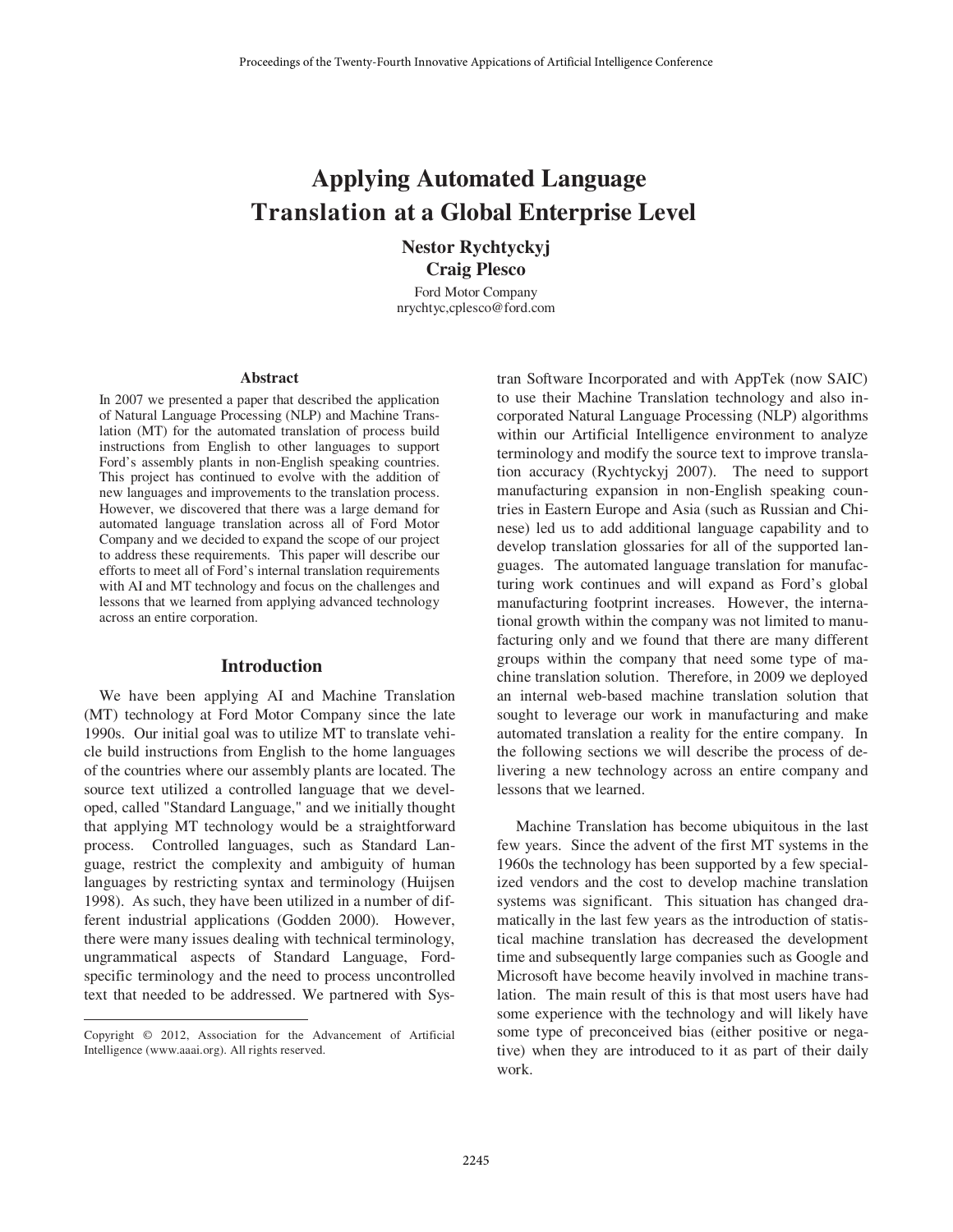There are many issues with applying new technologies at a corporate or enterprise level. These include things such as cost and maintainability, acceptance by the user community, the management of user expectations, corporate standards and support. A perspective on applying soft computing technologies at Dow Chemical Company is presented by Kardon (2005). He points out that much of the skepticism and resistance to new technology is based on organizational and political issues where appropriate management support, lack of acceptance of the technology by the business user community and low credibility are all barriers to acceptance of new technologies. Closer to the Machine Translation realm there have a number of applications of MT at an enterprise level at companies such as Paypal and Microsoft (Beregovaya & Yanishevsky 2010) (Dixon 2010) (Depraetere & Vazquez 2010). Each application is different in the manner that Machine Translation is applied. In some cases it may be applied to an existing human translation process and in other cases it may be applied to only one part of the company. Our work had a somewhat broader objective – we wanted to make translation available to everybody and then apply customization at a level that a particular user community required.

 Our paper is organized as follows: first we introduce and discuss the translation system that was developed initially to support manufacturing. We then discuss the process by which we extended our work to include translation for other users within the company. This discussion will cover both the technical and organizational challenges that need to be addressed when introducing a new technology. We focus on the application of linguistic and NLP processing that is used to enhance the quality of the text prior to translation and the processes that we developed to integrate new applications into the translation process. Our paper concludes with a discussion on the current usage of our system, future plans and the lessons that we learned along the way.

# **Application Description**

 As mentioned previously, we had already deployed an integrated MT translation system into Ford's global process planning for vehicle assembly system, known as the Global Study Process Allocations System (GSPAS). This application utilizes NLP processing to "clean up" the source text, takes advantage of Ford-specific terminology translation glossaries and works with customized Systran and SAIC (for Turkish) translation engines. It supports translation from English to seven other languages and has translated over 23 million records. Translation accuracy can be as high as 94% as measured using the SAE J2450 translation

metric (SAE 2002). Figure 1 displays the architecture of the system.



Figure 1

 The GSPAS translation process is completely automated; the input textual data is read in from an Oracle database and NLP linguistic algorithms are used to "clean up" the text prior to translation. However, the process of validating and improving the translation quality requires manual input and user feedback. If a translation glossary is significantly changed, we will re-translate the existing translations in order to improve the quality. The system uses different translation dictionaries that contain Ford-specific, automotive, general and business domain terminology. The translation system first checks the Ford-specific dictionary and if a term or phrase is not found it will continue to check the other dictionaries until a translation is found. Other translation resources, such as translation memories and internal dictionaries have been integrated into the system. These Ford-specific glossaries contain both single word terms and entire phrases. Technical terminology that contains multiple words must be translated as a single entity. A translation glossary for a single language pair will usually contain at least 6000 to 7000 entries. These glossaries need to be created manually by somebody who is well versed in the language and in the domain.

 The GSPAS system adequately supported our translation requirements for vehicle manufacturing, but it was soon readily apparent that there was a large need for this type of translation for users and applications outside of manufacturing. There were two separate types of requests for translation:

1. Provide some type of translation tool that could be used in an ad hoc manner to translate emails, documents, presentations and similar types of internal documentation.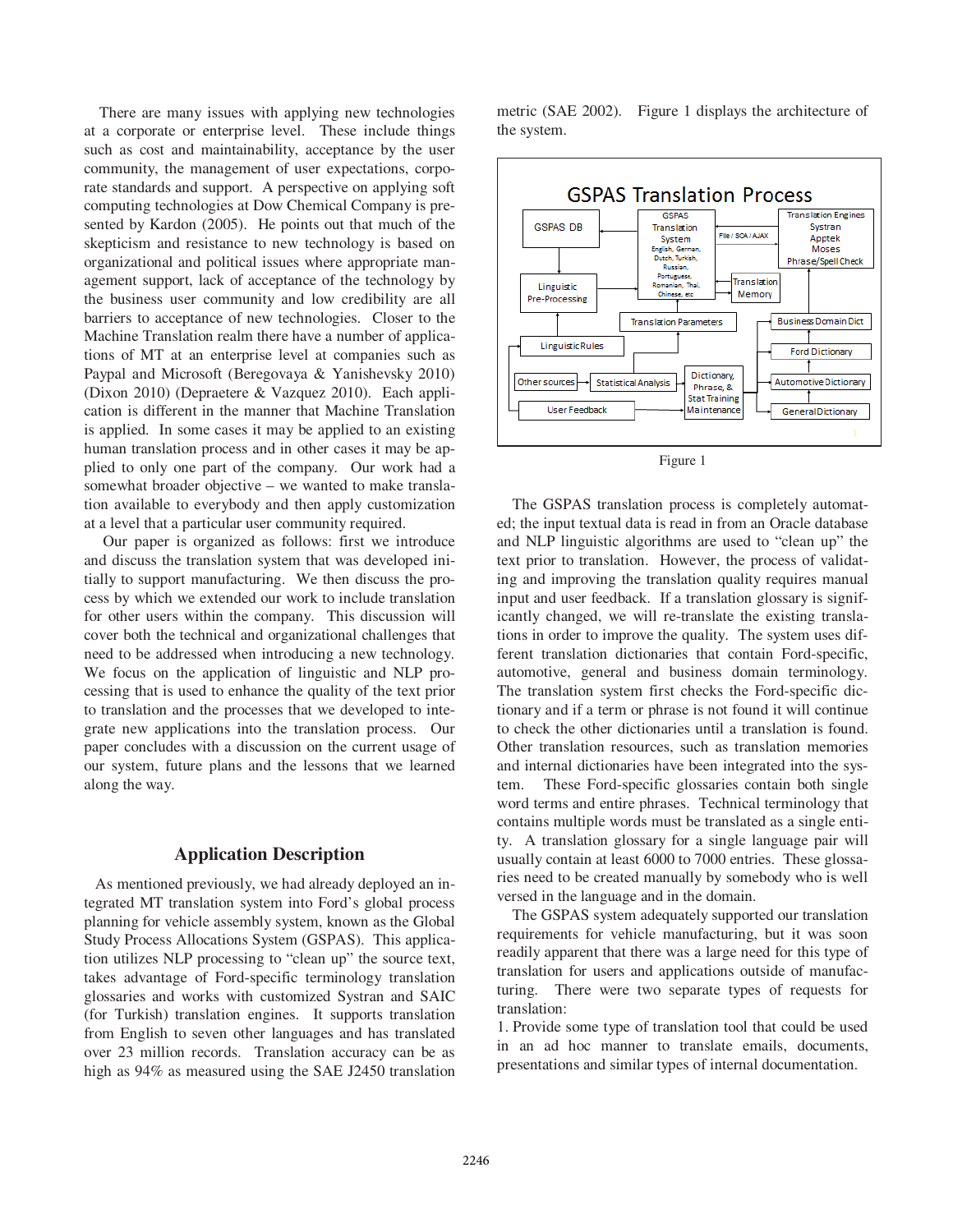2. Provide a programmatical solution that could be used by other applications that required translation of textual data to integrate with our translation system.

 We recognized that both approaches would need to be dealt with separately and our first priority was to set up an internal language translation website. This was done with the assistance of Systran by deploying a web-based Systran Enterprise Server internally and then adding the Fordspecific translation glossaries into the system to improve the translation accuracy. We then created an internal URL (www.translate.ford.com) and began the processing of letting people know about our service. Since Ford is a global company with 166,000 employees located in over 130 countries around the world, this was not a simple process. We started by contacting many of the local users that had expressed an interest in using translation technology, but also took advantage of the many communication facilities that are currently available. These included presentations and demonstrations at technical fairs and internal conferences, articles that appeared on internal websites, social networking sites (such as Yammer) and placement on some of the corporate internal web sites. We also purposely disabled some of the security features in the software to let people use the tool without having to be registered, but also allowed people who did register to have access to some of the more advanced features. Certain groups wholeheartedly endorsed the tool and began collaborating with us to develop subject-area glossaries for their projects and made the tool part of their business process. Other users just took the opportunity to try the software and compare it to other translation tools that were available. We also found out that old-fashioned "word of mouth" advertising is still very effective in our digital social networking world.

 From the beginning of this project we needed to demonstrate the need for an internal translation tool when there were free translation tools available externally. There were several important business requirements that could only be addressed by an internal solution to the translation problem. This includes security of the text and its translation, the capability to customize the translation for our needs and the need to leverage the many translation resources that have been developed independently throughout the company.

 We also realized that there were different levels of support that were needed by different users. They were grouped into the following categories:

1. Users who intermittently needed to access the translation system for everyday tasks and did not use specialized terminology or require a high level of accuracy. These people were allowed to use the system with little or no assistance.

2. Other users needed to use the system as part of their everyday job; they needed specialized translation glossaries, translation memories and other assistance to use the translation tool effectively. We worked with them to create and integrate these resources into the translation system.

3. We also had a group of users that needed to integrate translation into their business processes and applications. This often required use of AI/NLP tools to analyze the terminology and source text, pre-process and "clean up" the source text prior to translations, conversion of the software and database to support different character sets and a programmatic interface into the translation engine. This level of support was needed for applications that needed to be converted for use in countries where English was not the native language and required substantial work. We created a service-oriented architecture (SOA) that could be utilized by any application that required translation capability. Figure 2 shows this in more detail.



 This diagram demonstrates how we have built a general approach to integrating translation into different applications by providing translation as a service. The various translation glossaries can be controlled through the use of the translation parameters to ensure that each user utilizes the relevant glossary for their application. Information such as the languages to be used as well specific linguistic information, such as "part of speech" tagging, is included in the call. The main advantage of this approach is that each application can utilize the translation system just by utilizing the generic interface that does the actual communication with the translation system.

 The service is not published as a corporate widely available SOA module, rather it is provided after pre-work is completed with the application and MT/AI specialists. If we agree that machine translation is appropriate, then our next step would be working with the application group to generate line of business specific terminology glossaries, linguistic rules, and other configuration. The service is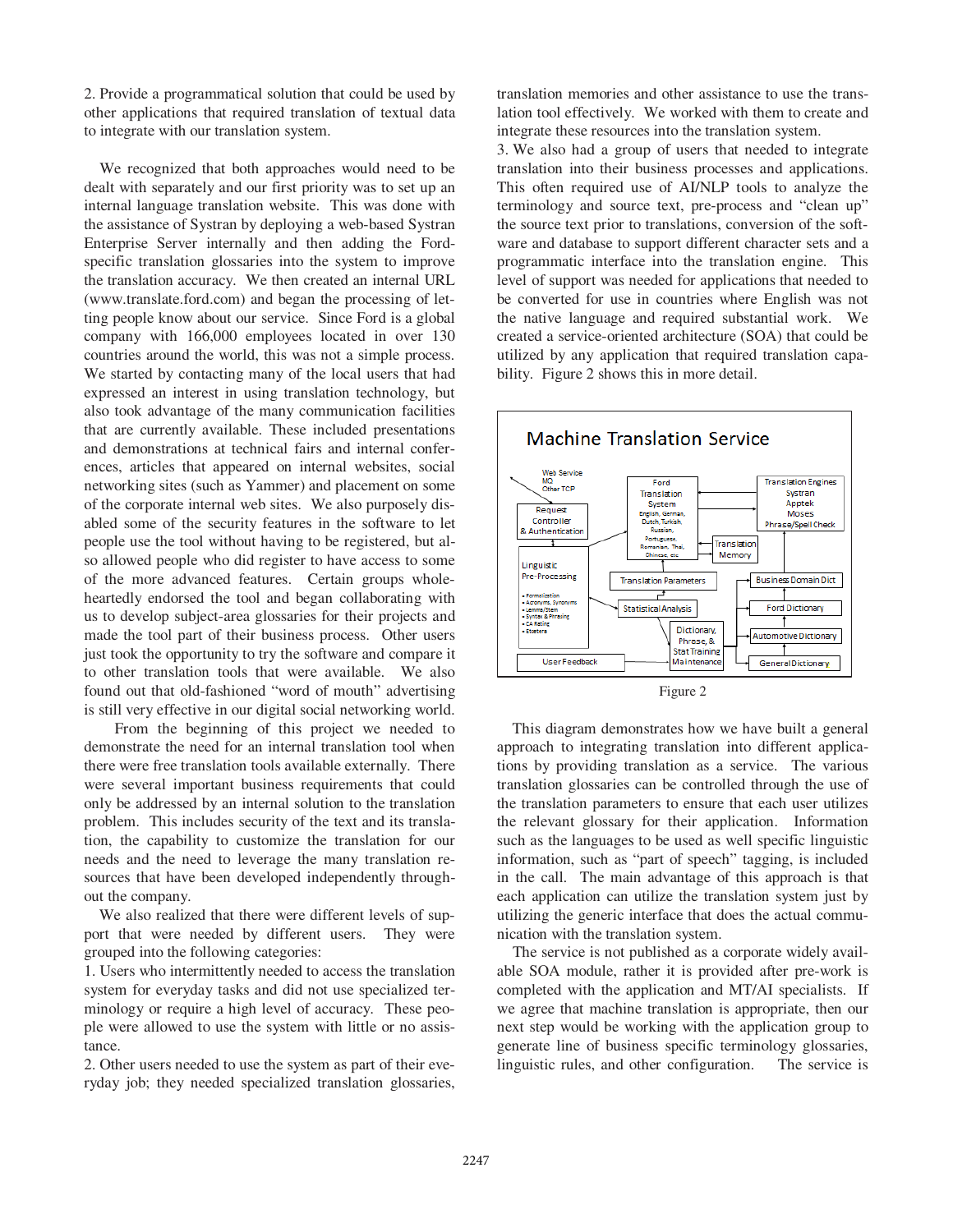defined as XML over HTTP with input stream defining the following attributes:

- Application ID (pre-determined for authorization)
- Action (translate for now, but planned to support spell check and other functions)
- Profile Override (using the translation glossaries/rules other than default for application and language pairs)
- Part of Speech (if other than a complete sentence, we attempt to set parts of speech segments into prototypical pre-translated sentences for translation and extraction of the then translated subphrase)
- Source Language and Country (to support language derivatives in different regions)
- Target Language and Country (to support language derivatives in different regions)
- Source Text (the object that needs translation)
- Special pre-determined Linguistic Processing requests (such as pre-translation formalization, and shortening length of returned translations)

 Based on previously agreed rules specific to an application and its supported language pairs, and included directives in the input XML, we pre-process and then translate the source text. Pre-processing can include formalization of the text, placement of sentence fragments into prototypical sentences to enhance translation context, expanding synonyms and acronyms, stemming nouns, and other requirements of the application and the translation service. The text can be formalized by applying specific linguistic pre-processing rules (as described in the next section) and by providing additional information, such as "part of speech" and parsing information that can increase the accuracy of the translation. The output XML provides the following attributes:

- Key (other internal index to the request for metrics and error tracking)
- Status (success or error indication)
- Message (further details on status)
- Confidence Rating (our percent confidence of translation based on metrics including previous human translation (high percentage) and phrase fragmentation (low percentage))
- Translated Text (the object that is translated)

 Any linguistic pre-processing that needs to occur is also included as part of the service and can be processed before the call is made to the translation system. The following section will describe the linguistic pre-processing in more detail.

## **Uses of AI Technology**

 We have partnered with Systran Software Inc. and SA-IC to help with the translation capability. Machine translation has evolved significantly in the last few years and both systems utilize a hybrid approach that incorporates both rule-based and statistical approaches. The internal workings of the translation engines are mostly a "black box" to us, but we have developed and deployed AI-based approaches to help us analyze and understand the terminology and source text. The details of the internal machine translation processing can be found for Systran (Surcin et al 2007) and Apptek (now SAIC) (Matusov & Kopru 2010). The results of this analysis are used to develop translation glossaries for each language that needs to be translated and helps us to manage and make the most of human translator contributions. This is done by using both home-grown NLP algorithms and open-source software such as the Moses Statistical Machine Translation System and the Stanford Core NLP tools system to identify terminology within the source text that needs to be added into the translation glossary and predicting the accuracy of the translation. It also helps us identify terms (acronyms, abbreviations, slang, misspellings) that will need to be addressed prior to being sent to the translator. We also utilize a parser to identify part-of-speech in the source text and this information is utilized to improve the translation.

 Another task for AI was the development of a linguistic pre-processing algorithm. This was motivated by the realization that translation accuracy can be greatly improved by writing source text that conforms to good grammar rules. These rules can be summarized as follows:

1. Sentence should be written in a simple grammatical form.

2. Proper punctuation and capitalization needs to be used.

3. Misspellings need to be corrected.

4. Acronyms and abbreviations need to be checked and replaced if necessary.

5. Nouns and compound nouns should be preceded by an article

6. Shorter sentences are preferable.

7. Active voice should be used when possible.

8. Comments (separated by parenthesis) in a sentence need to be translated separately.

Some of these rules (#7, #8) are enforced by the AI system when using Standard Language, but many translations do not use a controlled language so our AI linguistic pre- processor tries to clean up the text as much as possible by applying these rules. The algorithm for the pre-processor is shown below. Since human language can often be ambiguous we also try to account for those instances where the "clean up" leads to a sentence that is less understandable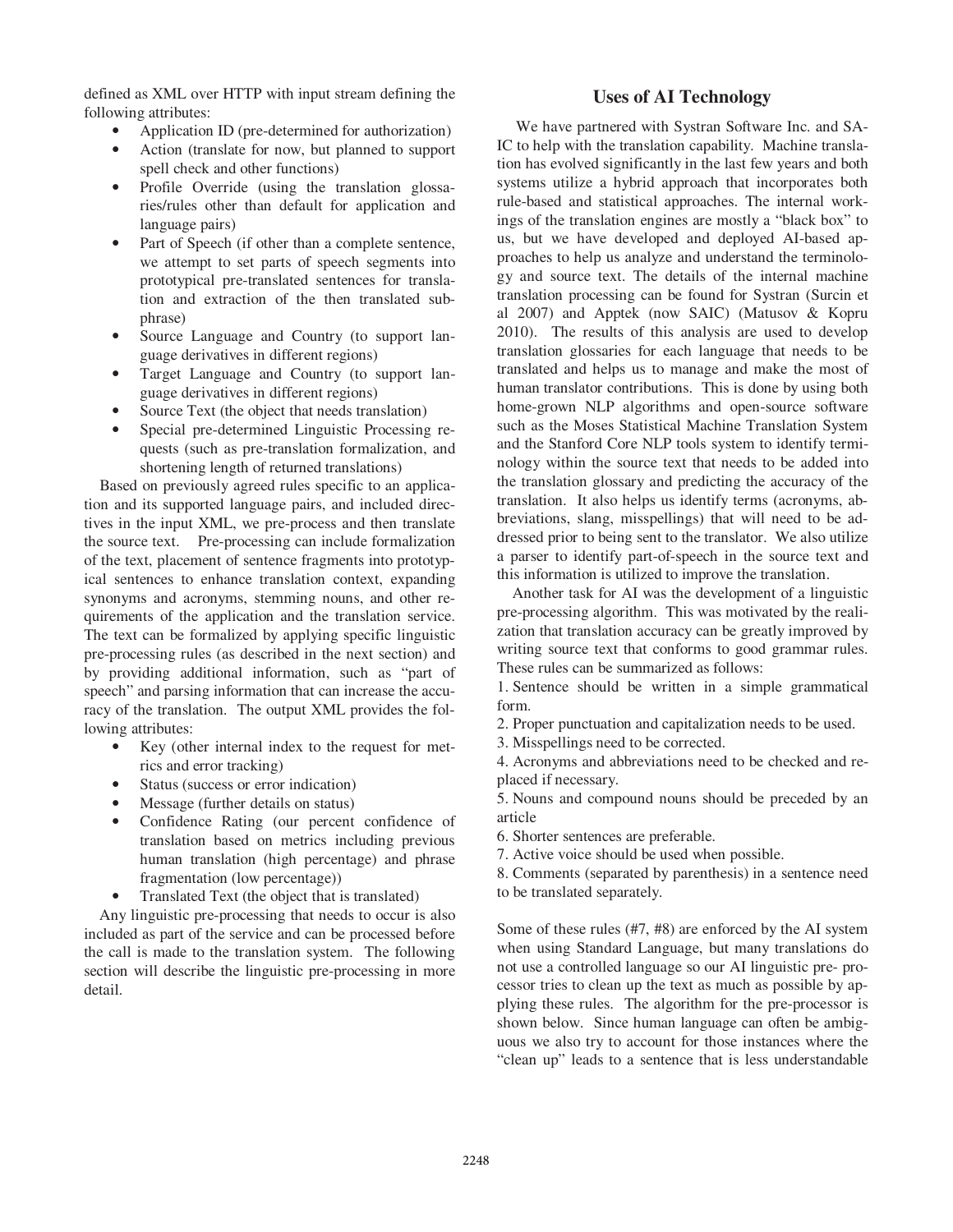than the original. In these cases, the algorithm will revert back to the original sentence.

#### *Start:*

*Read in input text* 

*Parse input text and create parse tree.* 

*Check terms against automotive knowledge-base and replace acronyms and abbreviations with correct terms* 

*Identify noun phrases and place appropriate article in front of valid noun phrases.* 

*Identify comments and place appropriate tags around the comments.* 

*Check modified sentence against linguistic rules and revert back to original if violation is found.* 

*Encode text to be translated and send to translation system* 

 Our technical terminology raised the challenge of defining translation equivalents for the well-defined terms of Standard Language. There are many terms which describe automotive processes and product parts that are only utilized within our company. These terms include acronyms, abbreviations, company locations and other terms that cannot be translated by anybody who is not familiar with our company. It was found that many of the terms were not understood by all of our people, as they may only be used within one department in a plant. These terms all have to be identified and translated manually so they can be added into the Systran dictionaries correctly. Problems were also caused by entries (i.e. "shotgun") that are used informally to describe tools or equipment at the plant. Many other people may be unaware of what such a term represents, and a literal translation of "shotgun" would make no semantic sense in German or Spanish. Technical glossaries, such as those published by the Society of Automotive Engineers, are very useful in some cases, but they do not always contain a complete list of terms and can become dated and obsolete due to the rapid pace of technological progress.

 Another issue with Standard Language arises with multiple spellings and misspellings of various terms. For example, some process writers would use acronyms without periods (ABS) and others would add the term with periods (A.B.S.).

 The verbs in Standard Language are defined very concisely and unambiguously to represent a single particular action. It was not always possible to translate these verbs into other languages on a one-to-one basis to preserve their consistent meanings. The translation was accomplished only after spending considerable time on redefining their meanings in English and then translating the verb based on the most common usage in the target language. In some cases, one single English verb would have multiple translations based on its context or the object that it was acting upon. Another problem arose with the use of compound

verbs, which are a creation of Standard Language. Compound verbs (e.g., "press-and-hold") are created to describe two actions that often occur together. Their usage makes it simpler for the process writers but causes complications in translations, as we are creating a new word in another language. Other languages cannot always represent the meaning of combined actions in the same way that they are described in English. The same issue occurs with certain acronyms and abbreviations, which may need to handled differently in other languages. The entire issue of defining an equivalent Standard Language lexicon for each of the target languages required considerable effort and is not entirely completed.

 We are following a similar approach for terminology that is not part of a controlled language. The obvious issue here is that the terminology and syntax are not controlled and the linguistic processing needs to be much more robust than with a controlled language. There are also many differences in text quality between various applications. In some cases, we need to deal with very cryptic unstructured text with many abbreviations and acronyms (an example would be "CHK. FRT WHL FOR EXS VIB") while other applications have text that is written in fairly wellstructured English. All of this source text data needs to be analyzed and the terminology that cannot be translated using the generic system needs to be identified and added into a translation glossary. This is accomplished through a combination of NLP, statistical analysis, dictionary lookups and human translation. Since these different applications all support automotive processing, we have found that a significant number of terms are common across many of these domains. This allows us to use existing glossaries to help build new glossaries. The use of an automotive ontology from the GSPAS system also allows to identify many of the terms and to consistently handle acronyms and abbreviations.

# A**pplication Use and Payoff**

 The web-based translation system was deployed in early 2010; by the end of that year we were averaging about 2500 translations per day. Late that year we sent out a survey to our users to determine their satisfaction with the system and to get feedback in regards to the translation quality. We interrogated the web server log to capture the corporate IDs of those who had used the translation system and sent each of them an automated email with a link to our web-based survey. 292 people responded, with demographics represented in the number of responses for each language pair. The survey requested a 1-10 (highest) ranking of the accuracy of each language pair the respondent had used, as well as information on the type of transla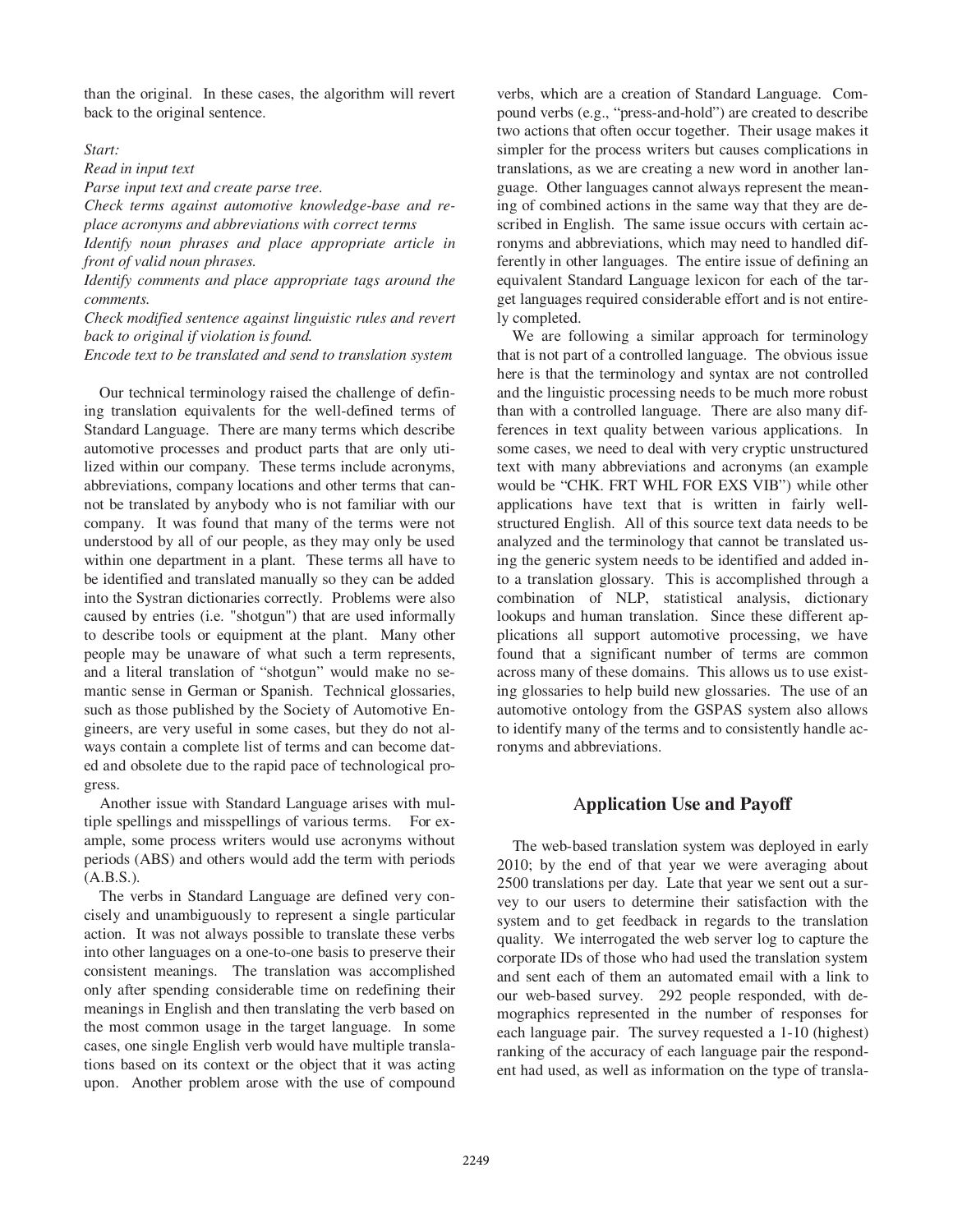tions they were performing. 85% of respondents reported translating user entered/pasted text, 11% webpages, 37% files/documents, 35% e-mails, and 3% RSS requests. Unstructured responses indicated that most translations (~75%) were of technical phrases and documentation. 57% of the respondents reported using the default translation profiles (versus special linguistic/glossary profiles available). Sample size of responses for each language (English-to-language pair, with opposite pair in parentheses) were: Chinese 35 (36), Dutch 18 (17), French 34 (68), German 47 (50), Greek 7 (8), Italian 14 (28), Portuguese 127 (122), Russian 15 (14), and Spanish 60 (81). Figure 3 displays the results of this initial evaluation, with 10 of the 18 pairs rated average or better. Best results parallel the effort of dictionary and linguistic maintenance work performed with initial feedback from end users.



 At that point we had a lot of usage from South America, which was unexpected. We later found out that a group in Brazil had found out about the tool and was using it heavily. We also asked the user community to rate the accuracy of our translations. This is a very unscientific way to measure translation accuracy as these ratings are not based on an standardized metrics, but we were interested in seeing how our system was perceived. These results were extremely useful. As expected, the languages that we had spent the most time on were rated highly on the list and the languages that we had spent little time were rated on the lower end of the scale. We also discovered that the users in Brazil were extremely happy with the accuracy of the English-Portuguese translations even though there was not that much customization done.

 As the user base increased we began the process of creating specific glossaries for certain groups and adding them into the translation system. This process increased the accuracy of the translations and also demonstrated to the users that their input was critical to improving the system. It also let us take advantage of some of the existing translation glossaries and translation memories that had been developed over the years.

 Currently, our usage has increased from 2500 to about 75,000 translations per day. A translation is defined as a single request to the translation system. This may vary from a single word to a number of sentences that the user may type in or paste into the translation text window. Most translations that are sent to the system are a single sentence. We emphasize to the users that complete sentences will translate much more accurately than single words or phrases. In order to translate a single word correctly, the users are encouraged to use that word in the context of a simple sentence. The system also supports the translation of document files, but these are a very small percentage of the overall system usage.

 The language mix has also become more representative of our user demographics where common languages such as English-Spanish are used more often which leads us to believe that more people are aware of and using our system. The growth in support requests has also shown us that the need for a secure, customizable translation system is an important issue.

#### **Application Development and Deployment**

 Application development is conducted by a group that is a hybrid between our innovation projects and production support projects. NLP and AI rules are developed by experts in AI and Linguistics and tested in an innovation laboratory environment utilizing real-world data from various groups within the corporation. This lab is firewall protected from the rest of the Ford Intranet so that we may test new technologies and deal with confidential data without worry of exposure or impact with existing production systems. Once laboratory innovations are adopted, we hand off developed code/pseudocode and rules to production support personnel who incorporate these changes in a development environment, test for impact on existing code with regression test cases and then ready for deployment. Deployment consists of bundling glossaries, ontologies, code, and rules and then moving to quality control for testing with production-like data by a separate business-driven group. Finally, approved changes are moved from the quality control systems to production usually during weekend downtime windows (small due to the global nature of the application)..

#### **Maintenance**

 The maintenance on the system is an ongoing process. Our major business requirement for translation is to improve the quality of the translation and to add additional languages into the system. We currently support 14 non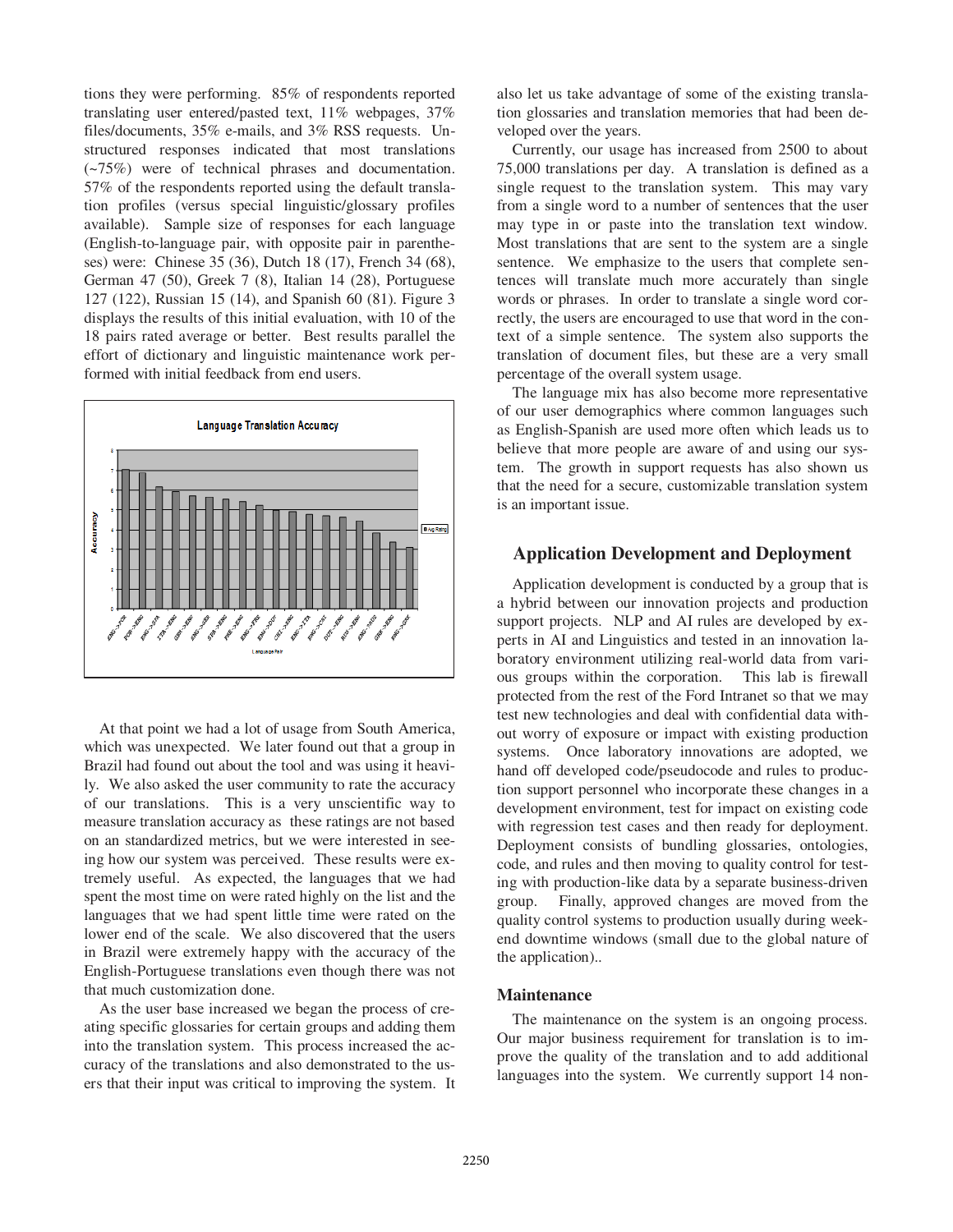English languages (German, Spanish, Portuguese, Dutch, French, Italian, Greek, Russian, Chinese, Swedish, Polish, Norwegian, Danish and Finnish) and are planning to introduce additional languages in the near future. The introduction of available commercial languages is a simple process, but the customization for each language requires significant work in order to develop translation glossaries for technical terminology. The glossaries must also be updated as new terminology is always being created and needs to be added into the translation system. Another major issue is the requirement for languages that are not commercially available yet. Many languages, such as Romanian and Thai, do not have a commercial translation engine available and these need to be developed, which entails additional time and cost. Statistical approaches are effective for developing translation systems for these new languages, but require large amounts of data which is often not available.

 Another aspect of translation maintenance revolves around the many existing translation tools and resources that are already present at Ford. Many organizations throughout the company having been independently doing translation using automated tools, external agencies, human translators and other means. A lot of this work can be reused and integrated into the machine translation system, but this requires that we find and identify these resources. As new user groups start working with our translation system, we work with them to develop new translation glossaries and to integrate existing resources, such as translation memories into the Systran tool. To date, we have incorporated over 25 translation memories into the system to help improve user satisfaction.

 For a company the size of Ford, this is a huge undertaking but it will have a large impact in increasing the accuracy of our system and improving the productivity of our employees.

 One frustrating aspect of working with Machine Translation is the difficulty of getting usable feedback from the user community that can be used to improve the product. Many people will continue to manually perform translations instead of contributing to help the automated translation process. Language translation is still a subjective process and people will frequently disagree on what is a "good translation." There are translation metrics that have been accepted by the machine translation community, but they are complicated and not very useful to the casual user. Our message to these groups includes the idea that even though manual translation by humans has the highest quality, the amount of data that we need to translate can benefit greatly from machine translation with post-editing with a feedback mechanism that can be used to improve the machine rules.

 We have developed some methods to quantify the benefits of building translation glossaries through the use of linguistic analysis. Most of the errors that occur in our translations are due to "not found words" where technical terms do not translate correctly unless they are found in the translation glossary. Therefore, we analyze the source text prior to translation and build a table of terms and phrases that do not have translations and then sort these in order of frequency and usage. We can then determine the accuracy of the translations by comparing this list with the translation glossary and calculating how many terms need to be added to the glossary to achieve a specified performance level. This gives the users an estimate of how much work is needed in order to improve the translation quality to an accuracy threshold. This is shown in Table 1 below:

| <b>Translation Frequency Usage</b>        |               |              |               |
|-------------------------------------------|---------------|--------------|---------------|
| Noun Phrases Sorted by Usage<br>Frequency | Count         | Pat of Total | Running Pet   |
| <b>SPOT</b>                               | 10441         | 3.78071203   | 3,788071200   |
| <b>STOCK</b>                              | 987B          | 3.500005374  | 7 295 4885 78 |
| PART                                      | 79633         | 2848633756   | 10.14200033   |
| <b>FIXTURE</b>                            | <b>DOM: N</b> | 2.62698142   | 12.86798176   |
| <b>SCREW</b>                              | 4710          | 1711183795   | 14.37916555   |
| <b>SPOT WELD GUN</b>                      | 4701          | 1704856712   | 16.08382228   |
| HOLE                                      | 48263         | 188877313    | 17.77469957   |
| <b>BRACKET</b>                            | 3944          | 1390995001   | 19.16859467   |
| NUT                                       | 2224          | 1270505641   | 20.43920021   |
| <b>SPOT WELD GUN</b>                      | 3253          | 1.194093714  | 21.83328383   |
| <b>BOLT</b>                               | 3112          | 1.129460261  | 22.76176419   |
| <b>PALM BUTTON</b>                        | 2792          | 1.006797058  | 23.77056126   |
| VEHICLE                                   | 257           | 0.927200511  | 24.89775978   |
| <b>CLAMP</b>                              | 262           | 0.925305432  | 25.62315519   |
| <b>CLIP</b>                               | 2461          | 0.802307308  | 28.61666269   |
| HAND TOOL                                 | 2270          | 0.823137767  | 27.33869008   |
| <b>ASSEMBLY</b>                           | 2171          | 0.787238828  | 28.12.20202   |
| BODY                                      | 1610          | 0.580811382  | 28.70974058   |

Table 1: Example of Noun Phrase Analysis

#### **Conclusions and Future Work**

 The objectives of this paper are two-fold: to show how machine translation technology has improved and can be utilized throughout a large company such as Ford and also to show the process by which advanced technologies can be introduced to users across a world-wide company. The biggest change to machine translation has been the growth of statistical and hybrid translation systems [Koehn 2010]. This advance has made it possible to develop translation systems much more quickly than with the previous purely linguistic approaches. This is extremely useful for languages that do not have a large commercial or government market and would not normally have been developed. These types of systems can be developed by "training" the system on examples of translated data.

 Other advances have occurred in the development of tools that make it easier to test and update the glossaries and to incorporate other translation resources into the system. Our approach to enterprise deployment was based on a bottom-up almost "social networking" approach; we had no mandate to develop a translation solution for the company. We developed a solution within one area of the